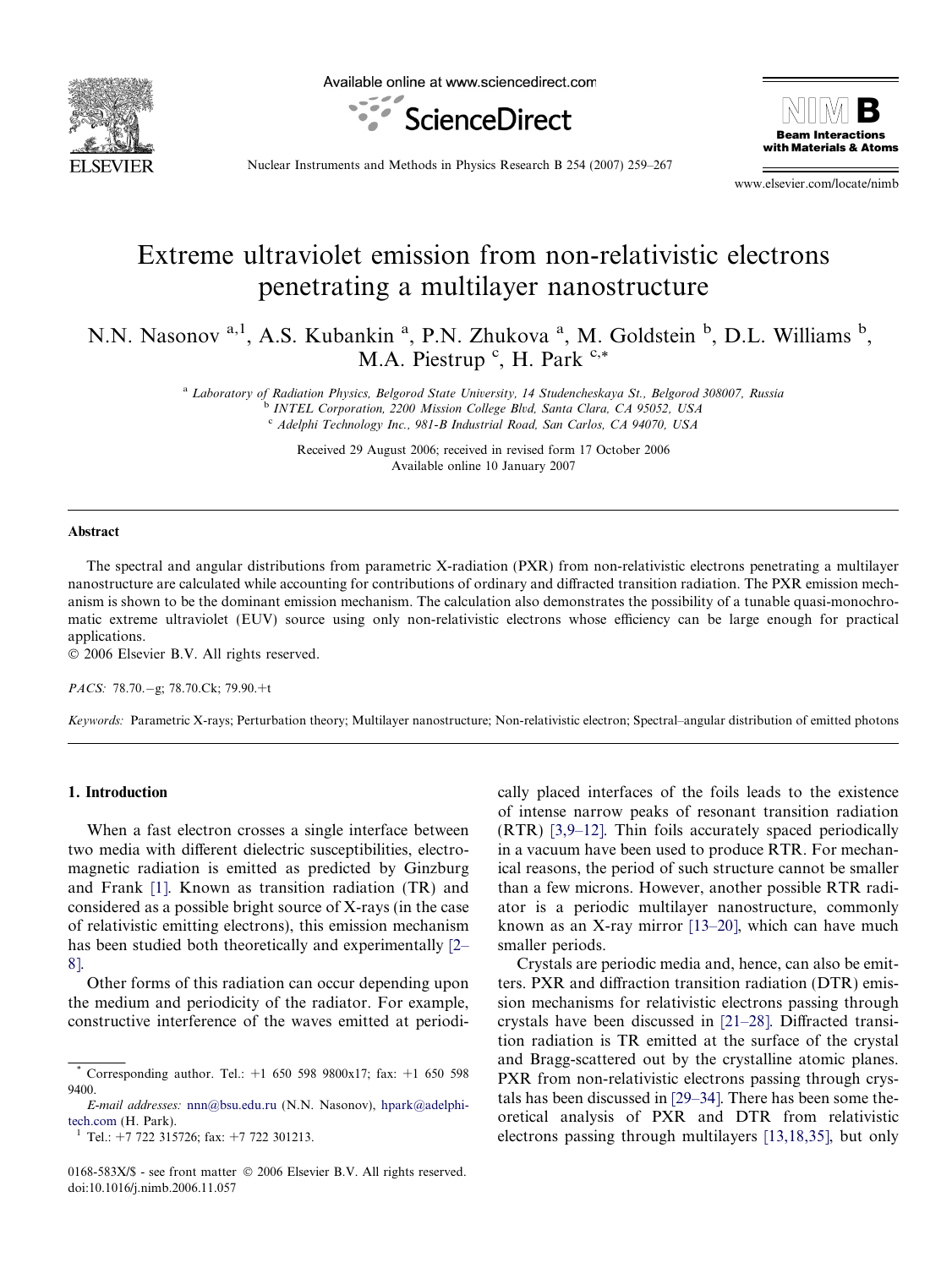<span id="page-1-0"></span>one experiment [\[36,37\].](#page-8-0) This experiment demonstrated that an X-ray source using a multilayer can be larger than that using a crystal [\[34\].](#page-8-0)

The possibility of using RTR from non-relativistic electrons moving through a multilayer nanostructure for quasimonochromatic soft X-ray production was studied earlier [\[13,38–40\].](#page-8-0) In contrast to this, we consider the case of a multilayer for EUV generation by non-relativistic electrons using the PXR mechanism. In our opinion PXR offers a few advantages over RTR as the emission mechanism for producing EUV. Indeed, multilayers are usually supported by relatively thick substrates, which, in most cases, will absorb the emitted RTR whose emission cone is coaxial to the electron's direction. PXR is free from this disadvantage because the radiation is Bragg scattering out. The goal of our PXR analysis is to demonstrate the possibility of creating a very simple and intense source of EUV with a quasi-monochromatic and tunable spectrum for various applications. Previous work by some of us (Goldstein et al.) has investigated the use of modest-energy relativistic electrons for EUV emission from multilayers in free electron lasers and as stand-alone radiators [\[41\].](#page-8-0)

Since the period of the multilayer can be comparable to the wavelength of emitted photons, we go beyond the scope of the Wentzel–Kramers–Brillouin approximation usually used in such analyses [\[3\].](#page-7-0) The more general approach based on the system of dynamic-diffraction equations [\[42\]](#page-8-0) is used in our study. The influence of dynamic-diffraction effects on PXR properties is small in the case of non-relativistic electrons because of the great difference between dispersion laws for the primary virtual photon associated with the particle's Coulomb field and the secondary free photon of PXR field. Thus we will use a simple limit of the dynamic-diffraction theory known as kinematic scattering theory (or perturbation theory), which has been used with great success for the description of PXR from crystalline radiators.

In Section 2, we derive the general expressions for the emission of spectral and angular distributions. Contributions from TR, PXR and DTR are included. On the other hand, the influence of multiple scattering of emitting electrons, which brings into existence bremsstrahlung and destroys the coherency in PXR and DTR, is not taken into account in this paper, which is devoted to determining the maximum possible emission. Characteristics of the photon flux produced by non-relativistic electrons penetrating the multilayer nanostructure are studied in Section [3](#page-3-0) on the basis of formulae obtained in Section 2. Our conclusions and final remarks are given in Section [4.](#page-7-0) The system of units  $c = 1$  is used in the paper.

## 2. Spectral–angular distribution

Let us consider an emission from electrons penetrating into a multilayer nanostructure as it is shown in Fig. 1. We will first determine the periodically changing dielectric susceptibility of the multilayer  $\chi_0(\omega, x) = \chi_0(\omega) +$ 



Fig. 1. The geometry of the emission process.  $\vec{g}$  is the reciprocal lattice vector,  $\vec{V}$  is the velocity of an emitting electron,  $\vec{n}$  is the unit vector to the direction of emitted photon propagation.

 $\sum_{\bar{g}\neq 0} \chi_g(\omega) e^{igx}$ . For the case of a one-dimensional structure consisting of alternative layers with thicknesses a and b and susceptibilities  $\chi_a(\omega)$  and  $\chi_b(\omega)$ , respectively, the quantities  $\chi_0(\omega)$  and  $\chi_{\varrho}(\omega)$  are determined by the expressions

$$
\chi_0(\omega) = \frac{a}{T} \chi_a(\omega) + \frac{b}{T} \chi_b(\omega),
$$
  
\n
$$
\chi_g(\omega) = \frac{1 - e^{ig\omega}}{igT} (\chi_a - \chi_b),
$$
\n(1)

where  $T = a + b$  is the period of multilayer structure,  $g = (2\pi/T)n$ ,  $n = 0, \pm 1, \pm 2, \ldots$ 

The solutions to Maxwell equations for electromagnetic fields excited by a fast electron moving through the layered structure may be obtained using previous treatments [\[8,9,11,16,18,20\].](#page-7-0) However, we cannot use the final results of these works since they have been obtained for normalincidence electrons onto the surface of the target. Also we wish to vary the incidence angle in order to change the energy of emitted photons. For the general case, the exact solutions are rather complicated and inconvenient for physical analysis. On the other hand, the analysis [\[20\]](#page-8-0) developed using the Kronig–Penney model has shown that in X-ray range ( $|\chi| \ll 1$ ) the exact solution is equivalent to the two-wave approximation of dynamic diffraction theory [\[42\]](#page-8-0), which is very convenient for describing the emission process. Within the frame of the dynamicdiffraction theory the Fourier-transform of electric field  $\vec{E}_{\omega \vec{k}} = (2\pi)^{-4} \int dt d^3r \vec{E}(\vec{r}, t) e^{-i\vec{k}\vec{r} + i\omega t}$  is determined by the equations

$$
(k^2 - \omega^2 (1 + \chi_0)) \vec{E}_{\omega k} - \vec{k} (\vec{k} \cdot \vec{E}_{\omega k}) - \omega^2 \sum_{\vec{g} \neq 0} \chi_{-\vec{g}} \vec{E}_{\omega \vec{k} + \vec{g}}
$$
  
\n
$$
= \frac{i \omega e}{2\pi^2} \vec{V} \delta(\omega - \vec{k} \vec{V}),
$$
  
\n
$$
((\vec{k} + \vec{g})^2 - \omega^2 (1 + \chi_0)) \vec{E}_{\omega \vec{k} + \vec{g}} - (\vec{k} + \vec{g}) (\vec{k} + \vec{g}) \cdot \vec{E}_{\omega \vec{k} + \vec{g}})
$$
  
\n
$$
= \omega^2 \chi_g \vec{E}_{\omega \vec{k}} + \omega^2 \sum_{g' \neq 0 \neq -g} \chi_{-g'} \vec{E}_{\omega \vec{k} + \vec{g} + \vec{g}'},
$$
  
\n(2)

where  $\vec{V}$  is the emitting electron velocity.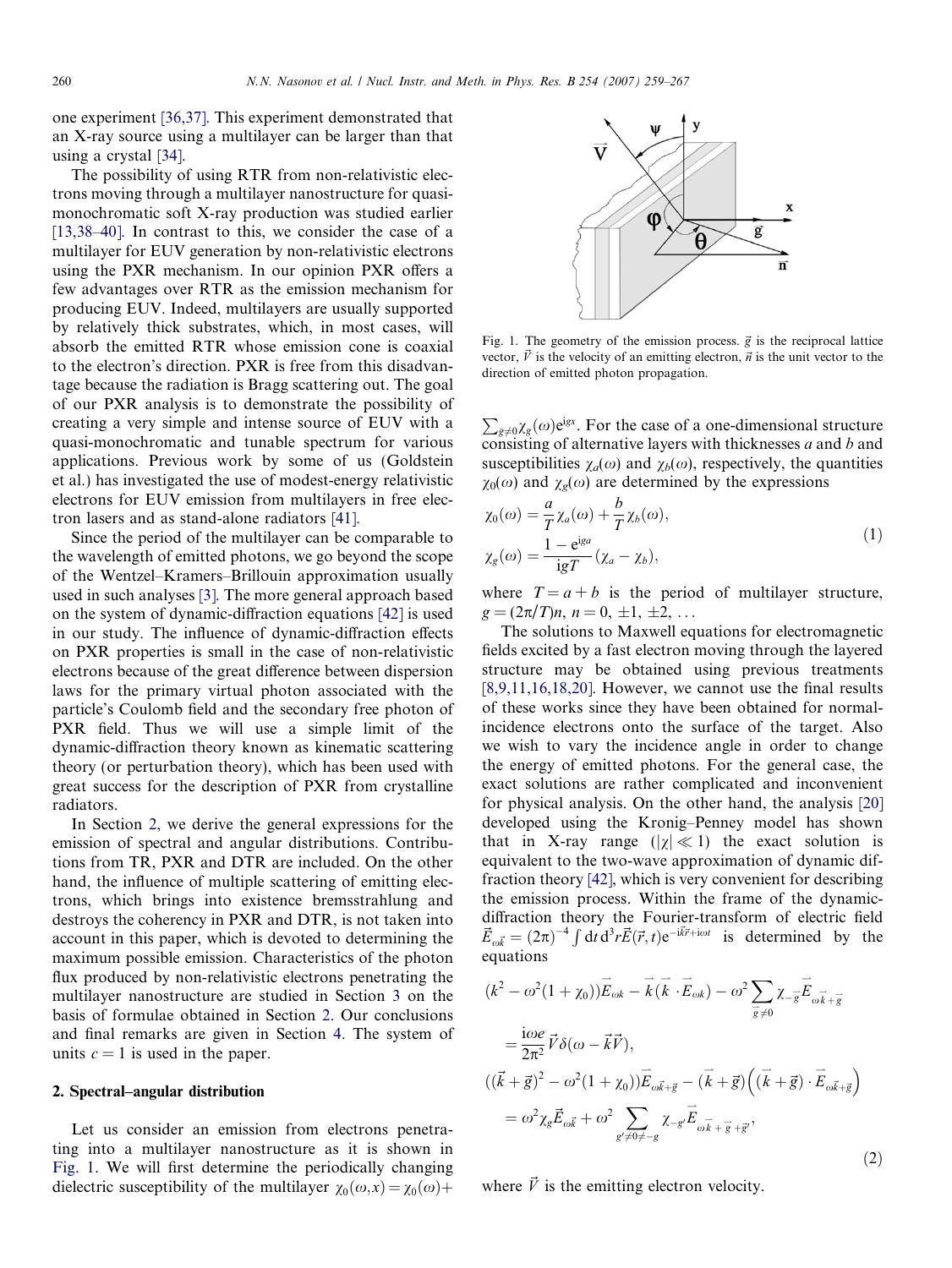N.N. Nasonov et al. / Nucl. Instr. and Meth. in Phys. Res. B 254 (2007) 259–267 261

<span id="page-2-0"></span>Eq. [\(2\)](#page-1-0) was used earlier to determine the PXR and DTR generation by electrons crossing multilayers [\[35\].](#page-8-0) The twowave approximation of dynamic-diffraction theory can be used to study the case of relativistic electrons with their Coulomb field was nearly transverse and  $k^2 \approx \omega^2$ , so that the dynamic-diffraction effects can be substantial. On the other hand, for non-relativistic emitting electrons,  $k^2 \sim \omega^2/V^2 \gg \omega^2$ , and the influence of dynamic-diffraction effects on PXR properties is small. As this takes place, Eq. [\(2\)](#page-1-0) can be reduced to very simple equations of the kinematic theory of PXR:

$$
(k^2 - \omega^2 (1 + \chi_0)) \vec{E}_{\omega k} - \vec{k} (\vec{k} \cdot \vec{E}_{\omega k}) = \frac{\mathrm{i} \omega e}{2\pi^2} \vec{V} \delta(\omega - \vec{k} \vec{V}), \quad (3a)
$$

$$
((\vec{k} + \vec{g})^2 - \omega^2 (1 + \chi_0)) \vec{E}_{\omega \vec{k} + \vec{g}}
$$

$$
- (\vec{k} + \vec{g}) ((\vec{k} + \vec{g}) \cdot \vec{E}_{\omega \vec{k} + \vec{g}}) = \omega^2 \chi_g \vec{E}_{\omega \vec{k}}.
$$
(3b)

Obviously, Eqs. (3a) and (3b) give an adequate description of the process being considered with the proviso that the reflection coefficient from a single bi-layer is small. This is true far from the conditions of total external reflection, i.e. the grazing angle of the photon momentum vector relative to the plane of layers must exceed the corresponding critical angle  $\sqrt{|\chi_0|}$ . When solving Eq. (3a), one should take into account two facts. First, the distinctive property of the emission from non-relativistic electrons consists in the substantial contribution of the longitudinal component of this electron's Coulomb field to the formation of the emission yield. Thus, the vector  $\vec{E}_{\omega k}$  must be expanded into three polarization vectors:

$$
\vec{E}_{\omega \vec{k}} = \sum_{\lambda=1}^{2} \vec{e}_{\lambda 0} \vec{E}_{\lambda 0},\tag{4}
$$

where  $\vec{e}_{10} = \frac{\vec{k}_{\parallel} \times \vec{e}_x}{k_{\parallel}}$ ,  $\vec{e}_{20} = \frac{\vec{k}_{\parallel} k_x \times \vec{e}_x k_{\parallel}^2}{k_{\parallel} \cdot k}$  and  $\vec{e}_{30} = \frac{\vec{k}}{k}$ .

For the case of ultra-relativistic particles, only the terms  $\vec{e}_{10}$  and  $\vec{e}_{20}$  would be needed.

The second fact, which is unique to the process of EUV generation, is the strong photoabsorption. We will assume that the thickness of the multilayer nanostructure is larger than the photoabsorption length and, hence, the multilayer may be considered as a semi-infinite one.

Using Eqs. (3a) and (4), the formula  $\vec{H}_{\omega k} = \frac{1}{\omega} \vec{k} x \vec{E}_{\omega k}$ , and the ordinary boundary conditions for electromagnetic fields at the surface of the multilayer, one can obtain the following formulae describing the electromagnetic field  $\vec{E}_{\omega \vec{k}} \equiv \vec{E}^{(m)}_{\omega \vec{k}}$  inside the multilayer:

$$
E_{\lambda 0}^{(m)} = a_{\lambda 0}^{(m)} \delta\left(k_x + \sqrt{\omega^2 \varepsilon - k_{\parallel}^2}\right) + \frac{\mathrm{i}\omega e}{2\pi^2 |V_x|} \frac{\vec{e}_{\lambda 0} \vec{V}}{k_x^2 - \omega^2 \varepsilon + k_{\parallel}^2} \delta(k_x - k_{\perp}),
$$
  

$$
\lambda = 1, 2,
$$
  

$$
E_{30}^{(m)} = -\frac{\mathrm{i} e}{2\pi^2 |V_x|} \frac{1}{k \varepsilon} \delta(k_x - k_{\perp}),
$$

$$
a_{10}^{(m)} = \frac{\mathrm{i}\omega e}{2\pi^2|V_x|} \cdot \vec{e}_{10}\vec{V} \frac{\sqrt{\omega^2 - k_{\parallel}^2} - k_{\perp}}{\sqrt{\omega^2 - k_{\parallel}^2} + \sqrt{\omega^2 \varepsilon - k_{\parallel}^2}}
$$
  
\n
$$
\times \left(\frac{1}{k_{\perp}^2 - \omega^2 + k_{\parallel}^2} - \frac{1}{k_{\perp}^2 - \omega^2 \varepsilon + k_{\parallel}^2}\right)
$$
  
\n
$$
a_{20}^{(m)} = -\frac{\mathrm{i}\omega e}{2\pi^2|V_x|} \cdot \frac{\sqrt{e}}{\omega k_{\parallel}} \left[\left(\sqrt{\omega^2 - k_{\parallel}^2} \cdot \vec{k}_{\parallel}\vec{V}_{\parallel} + k_{\parallel}^2V_x\right)\right]
$$
  
\n
$$
\times \frac{\sqrt{\omega^2 - k_{\parallel}^2} - k_{\perp}}{\varepsilon\sqrt{\omega^2 - k_{\parallel}^2} + \sqrt{\omega^2 \varepsilon - k_{\parallel}^2}} \left(\frac{1}{k_{\perp}^2 - \omega^2 + k_{\parallel}^2} - \frac{1}{k_{\perp}^2 - \omega^2 \varepsilon + k_{\parallel}^2}\right)
$$
  
\n
$$
-\frac{\chi_0}{\varepsilon} \frac{\omega}{\varepsilon\sqrt{\omega^2 - k_{\parallel}^2} + \sqrt{\omega^2 \varepsilon - k_{\parallel}^2}} \cdot \frac{k_{\parallel}^2}{k_{\perp}^2 - \omega^2 \varepsilon + k_{\parallel}^2},
$$
(5)

where  $k_{\perp} = \frac{1}{V_x} (\omega - \vec{k}_{\parallel} \vec{V}_{\parallel}), \varepsilon(\omega) = 1 + \chi_0(\omega).$ 

The result Eq. (5) will be used in further studies of diffracted fields. On the other hand, the transverse components of the electric field in a vacuum outside the target  $\vec{E}_{\omega \vec{k}} \equiv \vec{E}^{(V)}_{\omega \vec{k}}$ 

$$
E_{\lambda 0}^{(V)} = a_{\lambda 0}^{(V)} \delta \left( k_x - \sqrt{\omega^2 - k_{\parallel}^2} \right)
$$
  
+ 
$$
\frac{i\omega e}{2\pi^2 |V_x|} \frac{\vec{e}_{\lambda 0} \vec{V}}{k_x^2 - \omega^2 + k_{\parallel}^2} \delta(k_x - k_{\perp}),
$$
  

$$
\lambda = 1, 2,
$$
 (6)

where

$$
a_{10}^{(V)} = \frac{i\omega e}{2\pi^2 |V_x|} \cdot \vec{e}_1 \vec{V} \frac{\sqrt{\omega^2 e - k_{\parallel}^2} + k_{\perp}}{\sqrt{\omega^2 e - k_{\parallel}^2} + \sqrt{\omega^2 - k_{\parallel}^2}}
$$
  
\n
$$
\times \left(\frac{1}{k_{\perp}^2 - \omega^2 + k_{\parallel}^2} - \frac{1}{k_{\perp}^2 - \omega^2 e + k_{\parallel}^2}\right)
$$
  
\n
$$
a_{20}^{(V)} = -\frac{i\omega e}{2\pi^2 |V_x|} \cdot \frac{1}{\omega k_{\parallel}} \left[ \left(\sqrt{\omega^2 e - k_{\parallel}^2} \cdot \vec{k}_{\parallel} \vec{V}_{\parallel} - k_{\parallel}^2 V_x\right) \right.
$$
  
\n
$$
\times \frac{\sqrt{\omega^2 e - k_{\parallel}^2} + k_{\perp}}{\sqrt{\omega^2 e - k_{\parallel}^2} + \varepsilon \sqrt{\omega^2 - k_{\parallel}^2}} \left(\frac{1}{k_{\perp}^2 - \omega^2 + k_{\parallel}^2} - \frac{1}{k_{\perp}^2 - \omega^2 e + k_{\parallel}^2}\right)
$$
  
\n
$$
- \chi_0 \frac{\omega}{\sqrt{\omega^2 e - k_{\parallel}^2} + \varepsilon \sqrt{\omega^2 - k_{\parallel}^2}} \cdot \frac{k_{\parallel}^2}{k_{\perp}^2 - \omega^2 + k_{\parallel}^2}.
$$

Eq. (6) describes the transition radiation field contributing to total emission yield. To find this contribution one should determine the emission field in the wave zone:

$$
E_{\lambda}^{\text{TR}} = \int d^3k \,\mathrm{e}^{\mathrm{i}\vec{k}\vec{m}t} a_{\lambda 0}^{(V)} \delta\left(k_x - \sqrt{\omega^2 - k_{\parallel}^2}\right),\tag{7}
$$

where  $\vec{n}$  is the unit vector to the direction of emitted photon propagation. The result of integration in Eq. (7) obtained by the stationary phase method has the form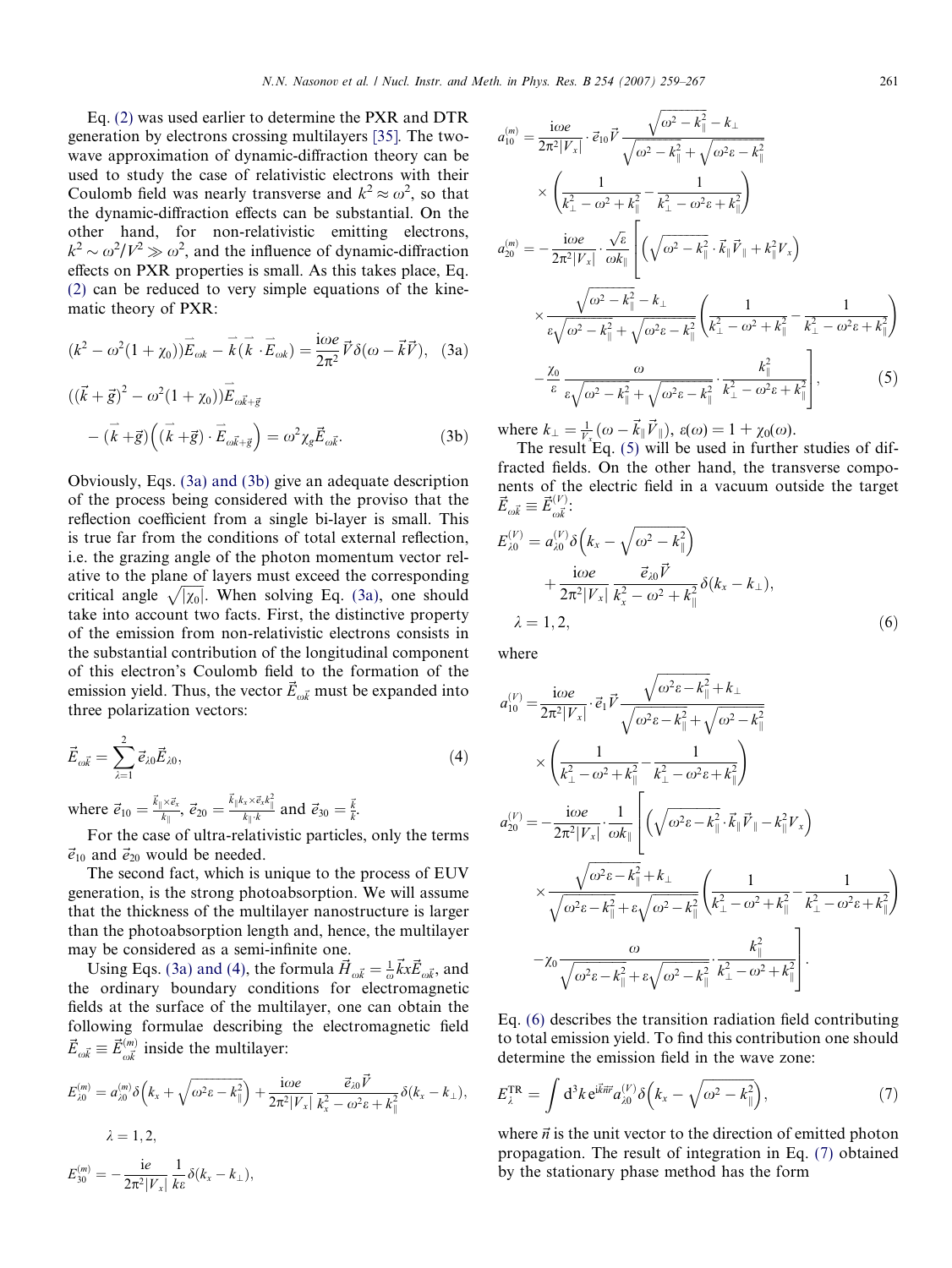<span id="page-3-0"></span>
$$
E_{\lambda}^{\text{TR}} = A_{\lambda}^{\text{TR}} \frac{e^{i\omega r}}{r}, \quad A_{\lambda}^{\text{TR}} = -2\pi i \omega n_{x} a_{\lambda 0}^{(V)}|_{\vec{k}_{\parallel} = \omega \vec{n}_{\parallel}}, \tag{8}
$$

where  $\vec{n}_{\parallel} = \vec{n}_{\nu} + \vec{n}_{z}$ . Spectral–angular distribution of emitted transition radiation quanta following from Eq. [\(8\)](#page-2-0) can be presented as

$$
\omega \frac{dN^{TR}}{d\omega d\Omega} = \sum_{\lambda=1}^{2} \omega \frac{dN_{\lambda}^{TR}}{d\omega d\Omega},
$$
\n
$$
\omega \frac{dN_{1}^{TR}}{d\omega d\Omega} = \frac{e^{2}}{\pi^{2}} \frac{|\chi_{0}|^{2}}{|n_{x} + \sqrt{n_{n}^{2} + \chi_{0}}|^{2}} \frac{1}{n_{\parallel}^{2}}
$$
\n
$$
\frac{n_{x}^{2}((\vec{n}_{\parallel} \times \vec{e}_{x}) \cdot \vec{V})^{2} V_{x}^{4}}{|1 - \vec{n}_{\parallel} \vec{V}_{\parallel} - \sqrt{n_{x}^{2} + \chi_{0}} V_{x}|^{2} [(1 - \vec{n}_{\parallel} \vec{V}_{\parallel})^{2} - n_{x}^{2} V_{x}^{2}]^{2}},
$$
\n
$$
\omega \frac{dN_{2}^{TR}}{d\omega d\Omega} = \frac{e^{2}}{\pi^{2}} \frac{|\chi_{0}|^{2}}{|en_{x} + \sqrt{n_{n}^{2} + \chi_{0}}|^{2}} \frac{1}{n_{\parallel}^{2}}
$$
\n
$$
\frac{n_{x}^{2} |n_{\parallel}^{2} (1 - \vec{n}_{\parallel} \vec{V}_{\parallel} - \sqrt{n_{x}^{2} + \chi_{0}} V_{x}) + (\sqrt{n_{x}^{2} + \chi_{0}} \vec{n}_{\parallel} \vec{V}_{\parallel} - n_{\parallel}^{2} V_{x}) V_{x}|^{2} V_{x}^{2}}{|1 - \vec{n}_{\parallel} \vec{V}_{\parallel} - \sqrt{n_{x}^{2} + \chi_{0}} V_{x}|^{2} [(1 - \vec{n}_{\parallel} \vec{V}_{\parallel})^{2} - n_{x}^{2} V_{x}^{2}]^{2}}.
$$
\n(9)

Eq. (9) describes the part of total emission that should be considered as a broadband background only. The contribution of interest to us is formed in the process of the field Eq. [\(5\)](#page-2-0) diffraction by periodic heterogeneities of multilayer's electron density. The diffracted field

$$
\vec{E}_{\omega \vec{k} + \vec{g}} = \sum_{\lambda=1}^{3} \vec{e}_{\lambda g} E_{\lambda g},\tag{10}
$$

where  $\vec{e}_{1g} = \vec{e}_{10}, \vec{e}_{2g} = \frac{\vec{k}_{\parallel}k_{gx}-\vec{e}_{x}k_{\parallel}^2}{k_{\parallel}}$ , and  $\vec{e}_{3g} = \frac{\vec{k}_{g}}{k_{g}}$ .  $\vec{k}_{g} = \vec{k} + \vec{e}_{x}g$ , is determined by the solution of Eq. (3b), which should be found separately inside and outside the multilayer nanostructure.

The general solution of Eq. (3b) describing transverse components of the diffracted field inside the target  $\vec{E}^{(m)}_{\omega \vec{k} + \vec{g}}$ has the form

$$
E_{\lambda g}^{(m)} = a_{\lambda g}^{(m)} \delta \left( k_{gx} + \sqrt{\omega^2 \varepsilon - k_{\parallel}^2} \right) + \frac{\omega^2 \chi_g \vec{e}_{\lambda g} \vec{E}_{\omega \vec{k}}^{(m)}}{k_{gx}^2 - \omega^2 \varepsilon + k_{\parallel}^2},
$$
  

$$
\lambda = 1, 2.
$$
 (11)

The quantity  $\vec{E}_{\omega \vec{k}}^{(m)}$  in Eq. (11) is determined by formulae [\(5\)](#page-2-0). On the basis of Eqs. (3b), (10) and (11) and the general formula for the diffracted field in a vacuum outside the target:

$$
E_{\lambda g}^{(V)} = a_{\lambda g}^{(V)} \delta \left( k_{gx} - \sqrt{\omega^2 \varepsilon - k_{\parallel}^2} \right), \quad \lambda = 1, 2, \tag{12}
$$

one can determine the unknown coefficients  $a_{\lambda g}^{(V)}$  by means of the necessary boundary conditions. The final expressions for  $a_{\lambda g}^{(V)}$  may be presented in the form

$$
a_{1g}^{(V)} = \frac{\omega^2 \chi_g}{\sqrt{\omega^2 \epsilon - k_{\parallel}^2 + \sqrt{\omega^2 - k_{\parallel}^2}} \cdot \left[ \frac{1}{g - 2\sqrt{\omega^2 \epsilon - k_{\parallel}^2}} a_{10}^{(m)} + \frac{1}{g + k_{\perp} - \sqrt{\omega^2 \epsilon - k_{\parallel}^2}} \cdot \frac{i\omega e}{2\pi^2 |V_x|} \frac{\vec{e}_{10} \vec{V}}{k_{\perp}^2 - \omega^2 \epsilon + k_{\parallel}^2} \right],
$$
  
\n
$$
a_{2g}^{(V)} = \frac{\omega \chi_g}{\sqrt{\omega^2 \epsilon - k_{\parallel}^2 + \epsilon \sqrt{\omega^2 - k_{\parallel}^2}}}
$$
  
\n
$$
\cdot \left[ \frac{1}{g - 2\sqrt{\omega^2 \epsilon - k_{\parallel}^2}} \frac{2k_{\parallel}^2 - \omega^2 \epsilon}{\omega \sqrt{\epsilon}} a_{20}^{(m)} + \frac{1}{g + k_{\perp} - \sqrt{\omega^2 \epsilon - k_{\parallel}^2}} \cdot \frac{i\omega e}{2\pi^2 |V_x|} \frac{1}{k_{\parallel}} \right]
$$
  
\n
$$
\times \left( \frac{\sqrt{\omega^2 \epsilon - k_{\parallel}^2 \vec{k}_{\parallel} \vec{V}_{\parallel} - k_{\parallel}^2 V_x}}{k_{\perp}^2 - \omega^2 \epsilon + k_{\parallel}^2} + \frac{k_{\parallel}^2}{\omega \epsilon} \frac{1}{k_{\perp} \sqrt{\omega^2 \epsilon + k_{\parallel}^2}} \right).
$$
\n(13)

Both PXR and DTR contribute to the diffracted radiation field described by formulae (12) and (13). In order to determine the diffracted radiation amplitude  $A_{\lambda}^{\text{DR}}$  one should calculate Fourier integral  $E_{\lambda}^{\text{DR}} = \int d^3 k_g e^{i \vec{k}_g \vec{n}_r} a_{\lambda g}^{(V)} \delta \left( k_{g\lambda} - \sqrt{1-\hat{a}^2 + \hat{b}^2 + \hat{b}^2 + \hat{c}^2} \right)$  $\omega^2 - k_{\parallel}^2$  $\frac{2\pi}{\sqrt{1-\frac{2}{3}}}$ as was done with Eq. [\(7\).](#page-2-0) Obviously, the result of integration coincides with Eq. [\(8\)](#page-2-0):

$$
A_{\lambda}^{\text{DR}} = -2\pi i \omega n_{x} a_{\lambda g}^{(V)}|_{\vec{k}_{\parallel} = \omega \vec{n}_{\parallel}}.
$$
\n(14)

Since the formula describing the spectral–angular distribution of diffracted radiation

$$
\omega \frac{dN^{DR}}{d\omega d\Omega} = \sum_{\lambda=1}^{2} |A_{\lambda}^{DR}|^2
$$
 (15)

is very complicated in the general case, the special case of EUV emission will be analyzed in the next section.

#### 3. Properties of the diffracted radiation

Characteristics of the diffracted radiation are completely determined by the results Eqs. [\(5\), \(13\)–\(15\)](#page-2-0). Embarking on a study of these characteristics, we emphasize that the  $\pi$ polarization ( $\lambda = 2$ ) makes the main contribution to total emission yield in the case of non-relativistic emitting electrons ( $V \ll 1$ ) under consideration. For example, in the case  $V \ll 1$ , formulae (9) describing the background determined by transition radiation are reduced to a simple one:

$$
\omega \frac{dN^{TR}}{d\omega d\Omega} = \omega \frac{dN_2^{TR}}{d\omega d\Omega}
$$
  
\n
$$
\approx \frac{e^2}{\pi^2} \frac{| \chi_0 |^2}{| \varepsilon n_x + \sqrt{n_x^2 + \chi_0 } |^2}
$$
  
\n
$$
\frac{n_x^2 n_{\parallel}^2 V_x^2}{(1 - \vec{n}_{\parallel} \vec{V}_{\parallel} - n_x V_x)^2 [1 - \vec{n}_{\parallel} \vec{V}_{\parallel} - n_x V_x^2]^2}.
$$
 (16)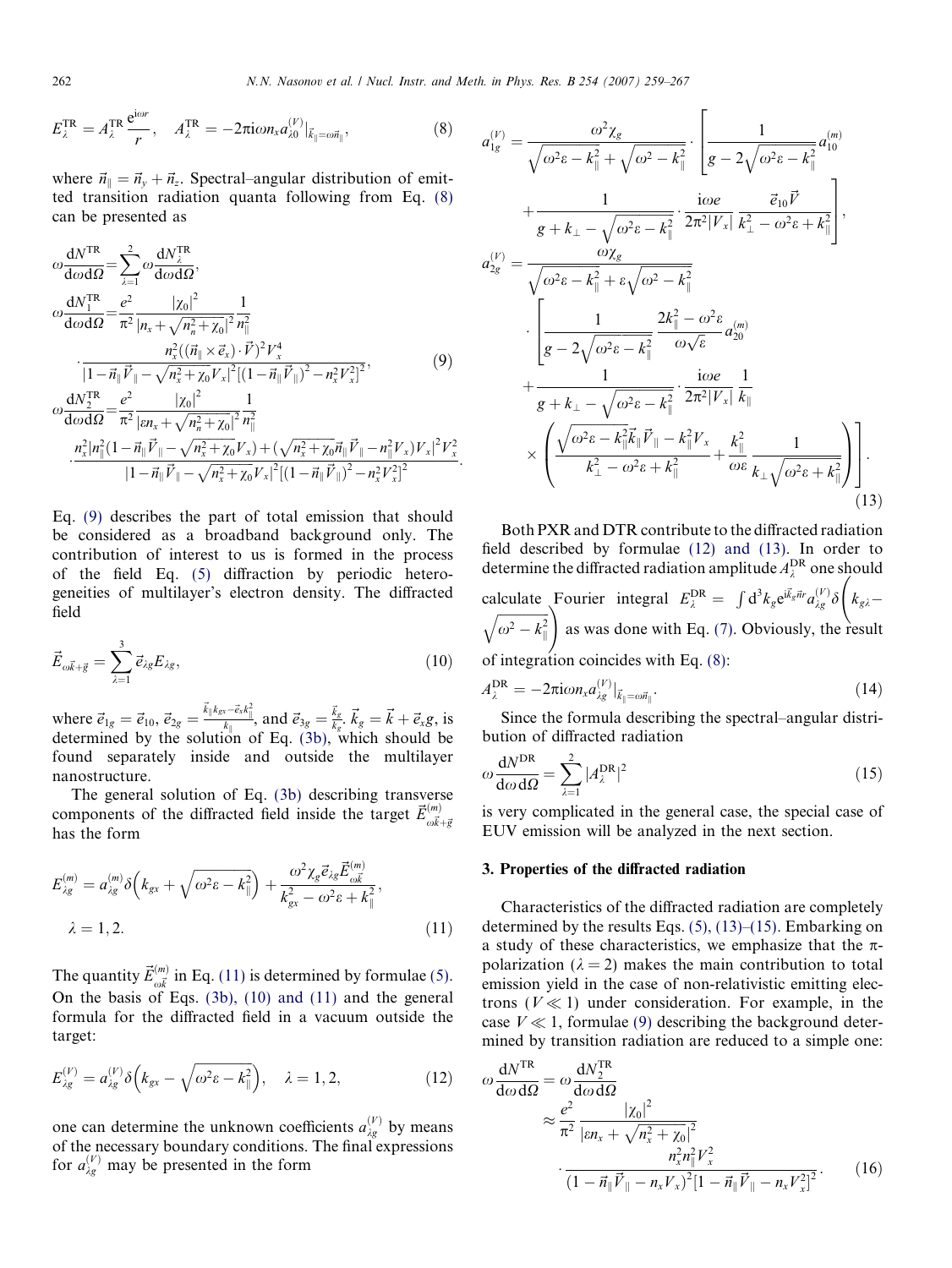<span id="page-4-0"></span>In contrast with broadband spectrum Eq. [\(16\)](#page-3-0), the distribution of diffracted radiation given by Eqs.  $(13)$ – $(15)$  is typical of quasi-monochromatic spectra. In accordance with Eq. [\(13\),](#page-3-0) there are two peaks caused by the different emission processes. In order to study these peaks, let us consider the expression for total emission amplitude following from Eqs. [\(5\), \(13\) and \(14\)](#page-2-0) in the case of non-relativistic emitting electrons in question:

$$
ADR \approx A2DR
$$
  
\approx  $\frac{e}{\pi \varepsilon} \frac{\chi_{g}}{\varepsilon n_{x} + \sqrt{n_{x}^{2} + \chi_{0}} \cdot \frac{n_{x} n_{\parallel} |V_{x}|}{1 - \vec{n}_{\parallel} \vec{V} + \sqrt{n_{x}^{2} + \chi_{0}} V_{x}}$   
\times  $\left[ \frac{\chi_{0}}{\varepsilon n_{x} + \sqrt{n_{x}^{2} + \chi_{0}}} \cdot \frac{n_{\parallel}^{2} - n_{x}^{2} - \chi_{0}}{1 - \vec{n}_{\parallel} \vec{V}_{\parallel} - \sqrt{n_{x}^{2} + \chi_{0}}}\right]$   
\times  $\frac{1}{\frac{\varepsilon}{\omega} - 2\sqrt{n_{x}^{2} + \chi_{0}}} + \frac{1}{\frac{gV_{x}}{\omega} + 1 - \vec{n}_{\parallel} \vec{V}_{\parallel} - \sqrt{n_{x}^{2} + \chi_{0}} V_{x}}$  (17)

The obtained result shows that the first peak in the spectrum of diffracted radiation is determined by the condition

$$
\omega = \frac{g}{2\text{Re}(\sqrt{n_x^2 + \chi_0})} \approx \frac{g}{2n_x} = \omega^{\text{DTR}}.
$$
\n(18)

The resonance frequency  $g/2n<sub>x</sub>$  is analogous to the Bragg frequency used in X-ray diffraction theory. The corresponding term in the amplitude Eq. (17) describes peak emission occurring due to the diffraction of free photons of the TR field propagating in the target. The formula [\(13\)](#page-3-0) shows that this term is proportional to the coefficient  $a_{20}^{(m)}$ , which describes TR in the general formula [\(5\)](#page-2-0). Thus, the peak emission is from DTR.

In accordance with Eq. (17), the second peak in the spectrum of diffracted radiation is located in the velocity of the frequency

$$
\omega = \frac{g|V_x|}{1 - \vec{n}_{\parallel}\vec{V}_{\parallel} - \text{Re}(\sqrt{n_x^2 + \chi_0})V_x} \approx \frac{|\vec{g}\vec{V}|}{1 - \vec{n}\vec{V}} = \omega^{\text{PXR}}.\tag{19}
$$

The resonance frequency given by Eq. (19) is very close to that in PXR theory. This peak occurs due to the diffraction of virtual photons associated with a fast electron's Coulomb field. The  $\delta$ -functions on the formula [\(5\)](#page-2-0) describing the primary electromagnetic field scattered by periodic heterogeneities of the multilayer, showing that the peak under study is formed by the diffraction of virtual photons with wave vectors  $k \approx \omega/V$  in contrast with the previous peak formed by the diffraction of real photons with wave peak formed by<br>vectors  $k \approx \omega \sqrt{\varepsilon}$ .

It should be noted that the difference between resonance frequencies Eqs. (18) and (19) is conditioned by the nonrelativistic character of the emitting electrons. Indeed, in the case of relativistic emitting particles, the primary electromagnetic field, including both virtual photons of Coulomb field and real photons of TR, propagate along the velocity direction of the emitting particle. The intensity of this field is concentrated in the interior of a narrow angular

cone of the order of  $\gamma^{-1} \ll 1$  ( $\gamma$  is the Lorentz factor of relativistic electron). As a consequence, the diffracted secondary electromagnetic field propagates in the mirror direction (this direction is determined by the condition  $\varphi = 0$ ,  $\theta = \psi$ ; angles  $\varphi$ ,  $\theta$  and  $\psi$  are presented in [Fig. 1](#page-1-0)), so that the equality

$$
\omega_{\text{DTR}} = \frac{g}{2\sin(\psi)} = \frac{g\sin(\psi)}{1 - \cos(2\psi)} = \omega^{\text{PXR}} \tag{20}
$$

is valid.

Let us consider PXR spectral–angular distribution. Using the results Eqs. [\(15\) and \(17\)](#page-3-0) and introducing the angular variables  $\varphi$ ,  $\theta$  and  $\psi$  by formulae

$$
V_x = -V\sin(\psi), V_y = V\cos(\psi), V_z = 0,
$$
  
\n
$$
n_x = \sin(\theta), n_y = \cos(\theta) \cdot \cos(\varphi), \text{ and } n_z = \cos(\theta) \cdot \sin(\varphi),
$$
  
\n(21)

one obtains the following formula:

$$
\omega \frac{dN^{PXR}}{d\omega d\Omega} = \frac{e^2 V^2}{\pi^4} \sin^2 \left(\pi \frac{a}{T}\right) \frac{\left(\chi_a' - \chi_b'\right)^2 + \left(\chi_a'' - \chi_b''\right)^2}{\left(1 + \chi_0'\right)^2 + \left(\chi_0''\right)^2} \n\cdot \frac{\sin^2(\theta) \cos^2(\theta)}{\left(f' + \left(1 + \chi_0'\right)^2 \sin(\theta)\right)^2 + \left(f'' + \chi_0'' \sin(\theta)\right)^2} \n\cdot \frac{\sin^2(\psi)}{\left(1 - V \cos(\psi)\cos(\theta) \cos(\varphi) - Vf' \sin(\psi)\right)^2 + \left(Vf'' \sin(\psi)\right)^2} \n\cdot \frac{\left(\frac{gV \sin(\psi)}{\omega} - 1 + V \cos(\psi)\cos(\theta) \cos(\varphi) - Vf' \sin(\psi)\right)^2 + \left(Vf'' \sin(\psi)\right)^2}{\left(22\right)}
$$
\n(22)

where the quantities  $f'$  and  $f''$  are determined by

$$
f' = \frac{1}{\sqrt{2}} \sqrt{\sqrt{(\sin^2(\theta) + \chi_0')^2 + (\chi_0'')^2} + \sin^2(\theta) + \chi_0'},
$$
  

$$
f'' = \frac{1}{\sqrt{2}} \sqrt{\sqrt{(\sin^2(\theta) + \chi_0')^2 + (\chi_0'')^2} - \sin^2(\theta) - \chi_0'}.
$$
 (23)

It is of first importance that the distribution Eq. (22) describes the predominant contribution to total emission yield in the vicinity of the frequency  $\omega = \omega^{PXR}$ . Comparison of Eqs. [\(16\) and \(22\)](#page-3-0) shows that the values of TR and PXR contributions to total emission yield are of the same order outside the vicinity of  $\omega^{PXR}$ . As for the DTR contribution, it can dominate in the vicinity of  $\omega = \omega^{\text{DTR}}$ , but this contribution is small compared with the PXR one outside this vicinity because of the additional factor  $|\chi_0|^2 \ll 1$  in DTR cross-section (this factor corresponds to the transformation of virtual photons of the Coulomb field to real photons of TR).

Let us consider in greater detail the distribution Eq. (22). One of the most important properties of PXR from non-relativistic electrons following from Eq. (22) consists in the strong dependence of the PXR spectral peak position on the value of the emitting electron velocity  $V$  and the orientation angle  $\psi$ . On the other hand, such dependence on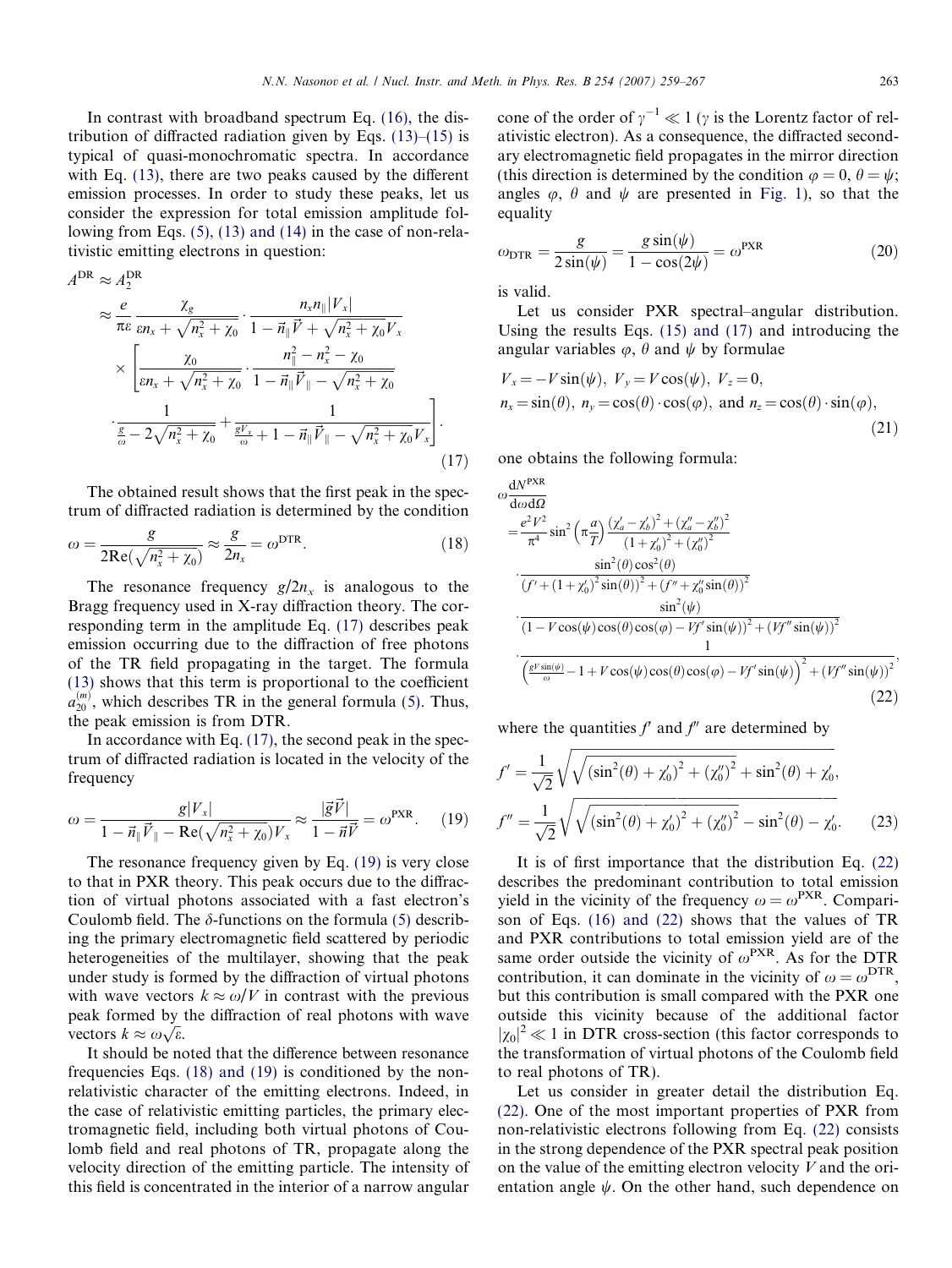<span id="page-5-0"></span>the observation angles  $\theta$  and  $\varphi$  is weak because of this small value of the velocity  $V$ . Outlined properties allows us to vary the energy of emitted photons by changing the angle  $\psi$  with no attendant change of the emission angular distribution as in the case of PXR from relativistic electrons.

Spectral width of the PXR peak

$$
\Delta \omega \approx gf''V^2 \sin^2(\psi) \approx \frac{g\chi_0''V^2 \sin^2(\psi)}{2\sqrt{\sin^2(\theta) + \chi_0'}},\tag{24}
$$

strongly depends on  $\psi$ , but the maximum of the emission density,

$$
\left(\omega \frac{dN^{PXR}}{d\omega d\Omega}\right)_{\text{max}} \approx \frac{e^2}{\pi^4} \sin^2\left(\pi \frac{a}{T}\right) \left(\frac{\chi_a' - \chi_b'}{1 + \chi_0'}\right)^2
$$

$$
\left.\frac{\sin^2(\theta) \cos^2(\theta)}{\left(f' + (1 + \chi_0')^2 \sin(\theta)\right)^2} \cdot \frac{1}{\left(f''\right)^2}\right|_{\omega \approx gV \sin(\varphi)}
$$
(25)

depends on  $\psi$  and V through the mediation of the dispersion of dielectric susceptibilities  $\gamma_a(gV\sin(\psi))$  and  $\chi_b(gV\sin(\psi))$  only.

Note, the estimation Eq. (24) presents the natural PXR spectral width only. Additional growth of the spectral width is caused by both the finite number of periods in the layered structure and the influence of multiple scattering of the electrons. The first effect is responsible for the width  $\Delta \omega_1 \approx gV\sin(\psi)/N_0$ , where  $N_0$  is the number of periods. The minimum value of  $\Delta\omega_1$  is determined by the maximum possible  $N_0$  bounded by a photoabsorption

$$
\Delta\omega_{1\text{min}} \approx 4\pi\Delta\omega,\tag{26}
$$

where  $\Delta \omega$  is given by Eq. (24). Obviously,  $\Delta \omega_1 \gg \Delta \omega$ .

A strong influence of the multiple scattering on PXR spectral width immediately follows from Eq. [\(19\).](#page-4-0) The width determined by multiple scattering is described by the formula:

$$
\Delta \omega_2 \approx gV \cos(\Psi) \sqrt{\overline{\Delta^2} \Psi}, \qquad (27)
$$

where  $\Delta^2 \Psi$  is the averaged square of the angle of multiple scattering achievable at the distance  $l \approx \sin(\theta)/gV\sin^2(\Psi)/g''$ on which the electron emits photons capable of escaping the target. Using the formula for  $\Delta^2 \Psi$ :

$$
\Delta^2 \Psi = \frac{16\pi Z(Z+1)e^4 n_0}{m^2 E^2} \frac{(E+1)^2}{(E+2)^2} \ln(183Z^{-\frac{1}{3}})l,\tag{28}
$$

where  $E = T_0/m$ , Z is the atomic number,  $n_0$  is the density of atoms,  $T_0$  is the kinetic energy of an emitting electron, one can obtain the following estimation for the value of  $\Delta \omega_2$ :

$$
\Delta \omega_2 \approx \frac{4e^2}{mE} \frac{E+1}{E+2} [(\pi/\chi_0'')Z(Z+1) \ln(183Z^{-1/3}) n_0 g V \times \sin(\theta)]^{1/2} \cot(\Psi).
$$
\n(29)

The strong difference between the dependencies  $\Delta\omega_1(\chi_0'')$ and  $\Delta\omega_2(\chi_0'')$  is noteworthy. Obviously, the growth of photoabsorption increases PXR spectral width caused by the finite number of periods in nanostructure. On the other hand, an influence of the multiple scattering on PXR decreases with increasing  $\chi_0$ <sup>n</sup>. Both of the outlined properties are explained by the reduction in the effective path of an emitting electron in the target.

The comparison of  $\Delta \omega_1$  and  $\Delta \omega_2$  shows that the multiple scattering dominates in the formation of the spectral width of PXR from electrons with energies of the order of 100 keV emitting photons in the frequency range  $\omega \approx 100$  eV, where the imaginary part of the dielectric susceptibility has the value of the order of 0.001–0.01.

Let us estimate PXR spectral width in circumstances where a 100 keV electron beam moves through a thick Si–Nb multilayered nanostructure with the period  $T$  of the order of 100 Å,  $a/T = 0.6$ , *a* is the thickness of Si layer. The energy of an emitted photon is assumed to be close to 90 eV. Using the formulas [\(19\) and \(29\)](#page-4-0) one can show that the relative PXR spectral width  $\Delta\omega_2/\omega$  ranges up to 0.5–1 versus the values of the angles  $\Psi$  and  $\vartheta$ .

In such a manner multiple scattering of emitting non-relativistic electrons plays an important role in the formation of PXR spectrum, which is why one should constrain the thickness of the radiator in order to obtain a quasi-monochromatic photon beam (in this case the PXR spectral width is determined by the number of periods in nanostructure). In any event, the influence of multiple scattering on the properties of PXR from non-relativistic electrons must be considered theoretically in detail.

As might be expected from an emission of non-relativistic electrons, PXR is characterized by smooth angular dependence. This is a substantial disadvantage of the EUV source being discussed. On the other hand, it is precisely this property that allows us to change the average energy of the collimated photon flux without large variations of the PXR intensity by rotating the multilayer relative to the axis of the electron beam and the photon collimator.

The possibility of producing a quasi-monochromatic, tunable EUV source is of prime interest to our study [\[41\]](#page-8-0). As a rule, susceptibilities  $\chi_{a,b}(\omega)$  are fast varying functions of  $\omega$  in this frequency range. Because of this, the correct choice of materials for creating neighboring layers in the multilayer nanostructure is of first importance. Since PXR intensity is proportional to  $|\chi_a - \chi_b|^2$ , experimental conditions, where susceptibilities  $\chi_a$  and  $\chi_b$  have different signs, show up as most convenient for EUV generation. To realize such conditions it is necessary to choose the material for one of two neighboring layers in such a way that the characteristic energy of PXR photons  $\omega^{\text{PXR}}$ , determined by Eq. [\(19\)](#page-4-0), is placed near to photoabsorption edge of this material. As this takes place, the susceptibility (e.g.  $\chi_a$ ) can be positive. In contrast to this, the dielectric susceptibility of the other layer  $\chi_b$  must be negative in the vicinity of  $\omega^{\text{PXR}}$ .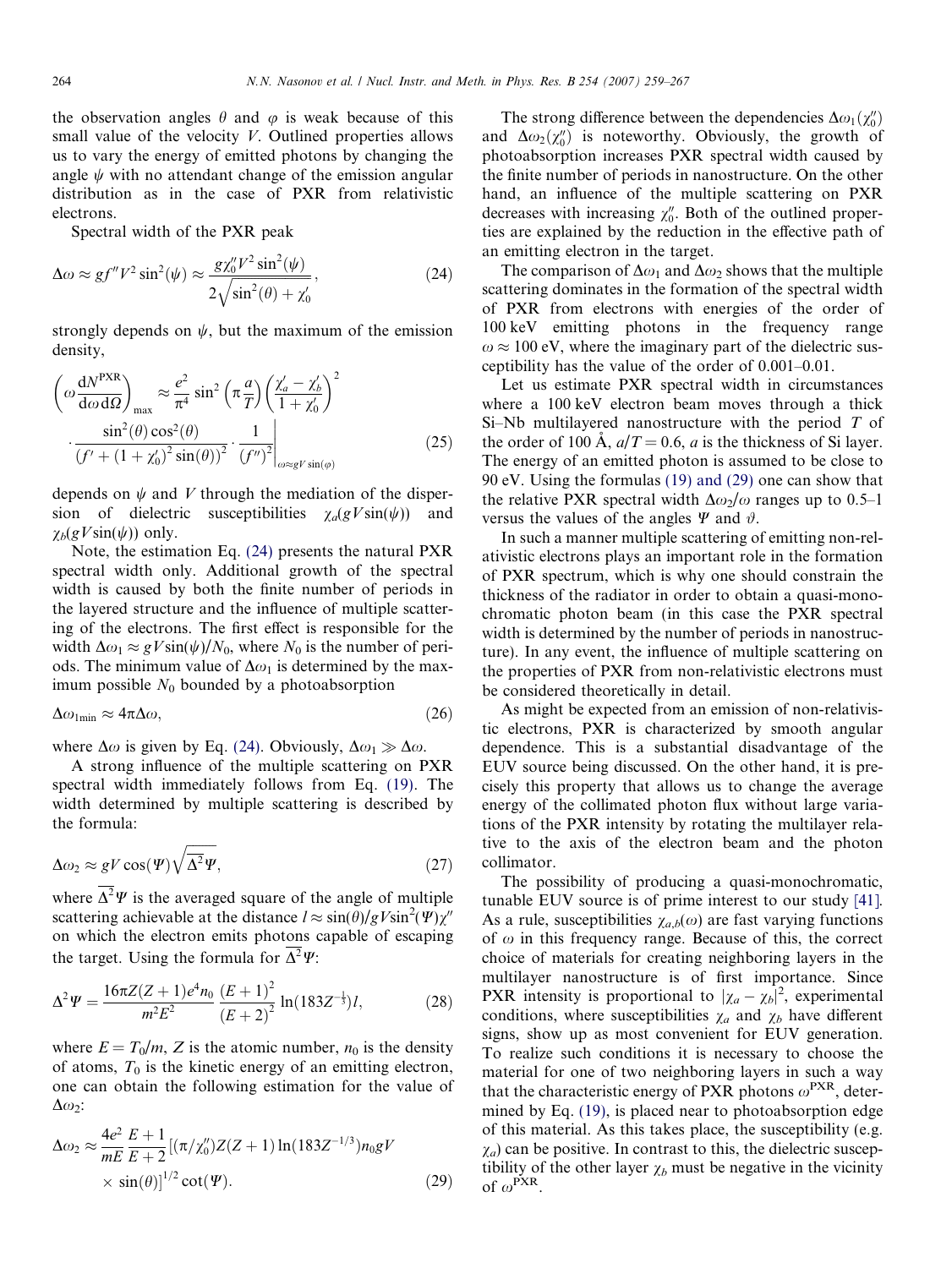A special code has been developed to select the optimum pair of neighboring layers for EUV production at desired energies. For instance, it has been shown that Si–Nb layer pair is best suited for EUV production in the frequency range close to 100 eV. It is important to keep in mind that many parameters, such as the period of nanostructure, the orientation angle  $\psi$ , and the observation angles,  $\theta$  and  $\varphi$ (for the case of large-enough values of the velocity of emitting electrons) must be chosen close to their optimum values in order to realize advantages of the approach being discussed. The above code permits us to solve this task.

Let us determine the maximum emission of a EUV source using numerical calculations of the PXR spectral characteristics developed in this paper. We have calculated the spectrum of strongly collimated PXR from 100-keV electrons penetrating a Si–Nb multilayer using Eq. [\(22\)](#page-4-0) for fixed observation angles  $\theta$ ,  $\varphi$  and different values of the orientation angle  $\psi$ . The curves presented in Fig. 2 were calculated by using both the real and imaginary parts of Si and Nb dielectric susceptibilities, which were determined experimentally [\[43\].](#page-8-0) The period of multilayer was chosen in such a way that the characteristic frequency  $\omega^{\text{PXR}}$  was far from Si L-edge. In contrast to this, the curves presented



Fig. 2. The spectrum of strongly collimated PXR from 100 keV electrons penetrating multilayer nanostructure. Presented curves have been calculated in the case  $\Theta = \pi/4$ ,  $\varphi = 0$ ,  $T = 100 \text{ Å}$ ,  $a/T = 0.6$ ,  $\Psi = \pi/6$  (curve 1),  $\Psi = \pi/4$  (curve 2) and  $\Psi = \pi/3$  (curve 3).



Fig. 3. The spectrum of strongly collimated PXR in the special case that  $\omega^{\text{PXR}}$  is brought into the vicinity of Si L-edge. Presented curves have been calculated in the case  $\Theta = 0.8$ ,  $\varphi = 0$ ,  $T = 45 \text{ Å}$ ,  $a/T = 0.6$ ,  $\Psi = 0.436$ (curve 1),  $\Psi = 0.65$  (curve 2) and  $\Psi = 0.685$  (curve 3).

in Fig. 3 describe the PXR spectrum for the special case where  $\omega^{PXR}$  is brought into the vicinity of Si L-edge. When the last result is compared with the previous one, it is apparent that the PXR spectral density can substantially grow in amplitude in the vicinity of a photoabsorption edge, but the yield is strongly suppressed if the photon energy  $\omega$  exceeds the critical energy of a photoabsorption edge.

Upon integrating Eq. [\(22\)](#page-4-0) over observation angles, we obtain the spectrum of total PXR yield. The curves presented in Fig. 4 allow us to estimate PXR intensity as 10<sup>-6</sup> photon/electron. This value is typical of PXR from relativistic electrons. Thus, the intensity of the emission mechanism under study may be high enough for some applications. This conclusion does not take into account the broadband bremsstrahlung background, which leads to high requirements for both the angular aperture and the photon-energy resolution of the detector used for detecting PXR from non-relativistic electrons in a crystalline target [\[34\]](#page-8-0). Such requirements are strongly reduced for PXR from a multilayered nanostructure because of the higher emission intensity when compared to that of a crystal  $[35]$  (the emission yield from 0.35  $\mu$ m multilayer WB4C nanostructure obtained in experiment [\[36\]](#page-8-0) was higher than that from  $100$ - $\mu$ m crystalline Si substrate). The effect occurs because a larger number of multilayer's electrons make a coherent contribution to the formation of X-ray yield (for an extended discussion see [\[35\]\)](#page-8-0).

As shown in Fig. 4, there is a strong dependence of the PXR yield on the average observation angle  $\langle \theta \rangle$ . This is determined by the fact that the velocity  $V$  for the case of 100 keV emitting electrons has a large-enough value and results in a strong dependence of the characteristic PXR energy  $\omega^{\text{PXR}}$  on the observation angle  $\theta$ . Among other things, the dependence  $\omega^{\text{PXR}}(\theta)$ , presented in [Fig. 5](#page-7-0) and calculated by Eq. [\(19\)](#page-4-0) using the same parameters as those used in Fig. 4, exceeds the critical energy of Si L-edge for small values of  $\theta$ . The PXR yield is strongly suppressed due to photoabsorption in accordance with curves presented in Fig. 4.



Fig. 4. The spectrum of collimated PXR from 100 keV electrons penetrating multilayer nanostructure. Presented curves have been calculated in the case  $\Delta\Theta = \Delta\varphi = 0.07$ ,  $T = 45 \text{ Å}$ ,  $a/T = 0.6$ ,  $\Psi = 0.65$ ,  $\langle \theta \rangle = 0.75$  (curve 1),  $\langle \theta \rangle = 0.8$  (curve 2) and  $\langle \theta \rangle = 0.85$  (curve 3).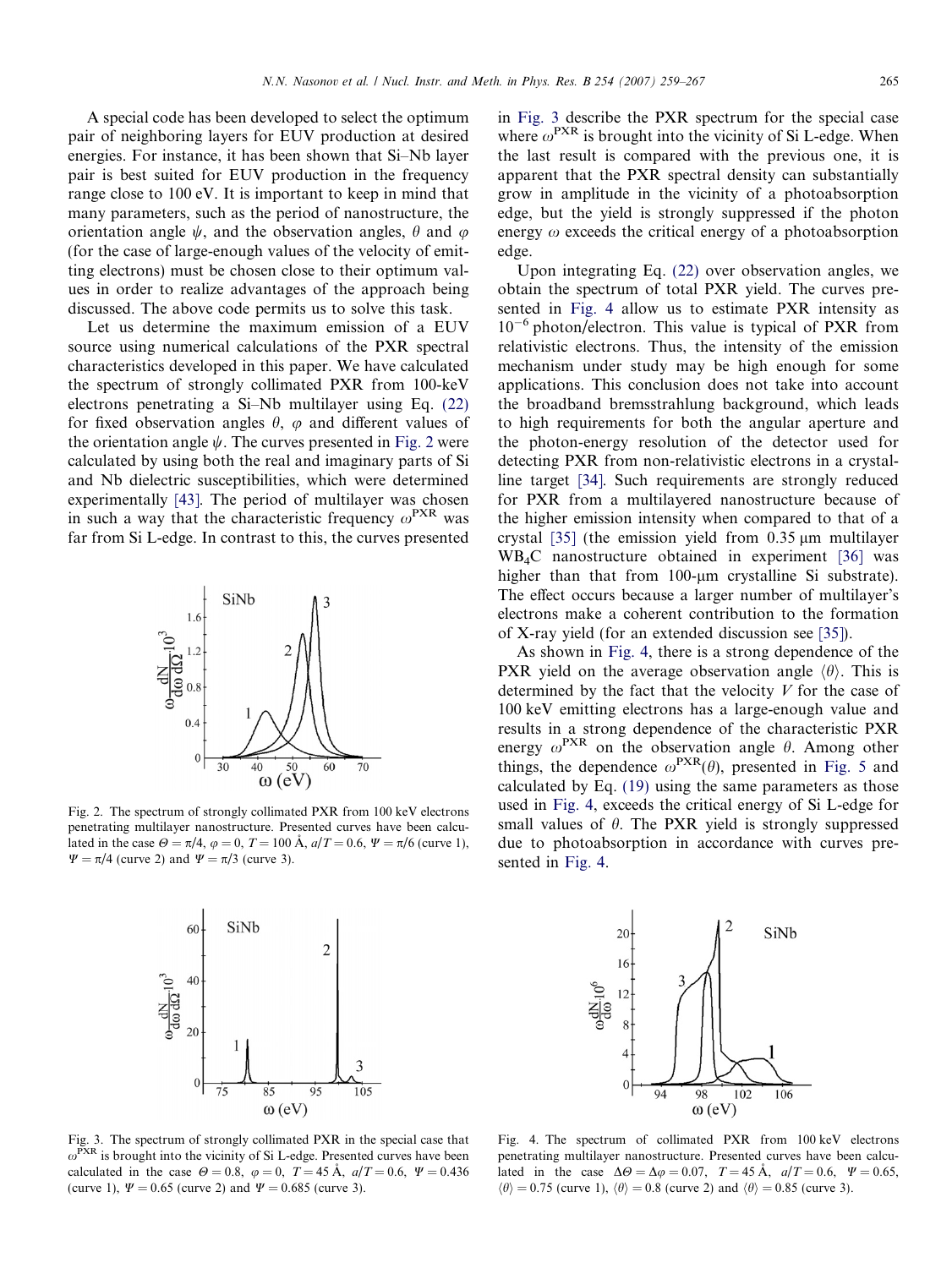<span id="page-7-0"></span>

Fig. 5. The dependence  $\omega^{\text{PXR}}(\theta)$  for PXR from 100 keV electrons penetrating multilayer nanostructure. Presented curve has been calculated in the case  $\varphi = 0$ ,  $T = 45 \text{ Å}$ ,  $a/T = 0.6$  and  $\Psi = 0.65$ .



Fig. 6. The spectrum of collimated PXR from 100 keV electrons penetrating multilayer nanostructure. Presented curves have been calculated in the case  $\Delta\Theta = \Delta\varphi = 0.07$ ,  $T = 140 \text{ Å}$ ,  $a/T = 0.4$ ,  $\Psi = 0.75$ ,  $\langle \theta \rangle = 0.65$  (curve 1),  $\langle \theta \rangle = 0.7$  (curve 2) and  $\langle \theta \rangle = 0.75$  (curve 3).

The estimation of PXR intensity of the order of 10<sup>-6</sup> photons/electron is the maximum possible value for given energy of emitting electrons. For example, PXR yield from 100 keV electrons penetrating Sc–Al nanostructure may run as high as approximately  $10^{-5}$  photons/electron in accordance with the curves presented in Fig. 6.

# 4. Conclusions

Our analysis shows the possibility of creating a EUV source of quasi-monochromatic tunable photons based on PXR from non-relativistic electrons penetrating a multilayer nanostructure. The number of photons emitted to a photon collimator with angular size of the order of 0.07 rad is about  $10^{-6}$ – $10^{-5}$  per electron with energy of the order of 100 keV. The characteristic energy of photons emitted from the nanostructure with the period  $10^{-6}$  cm is 100 eV. Spectral width of the emitted photon flux is a few eV.

Above estimations have been obtained on the basis of very simple formula for PXR spectral–angular distribution Eq. [\(22\)](#page-4-0) derived under the assumption that the velocity of emitting electrons is small ( $V \ll 1$ ). It is precisely this assumption that allowed us to neglect the contributions

of TR and DTR to the total emission yield. The contribution of terms omitted in the final formula for the emission spectral–angular distribution is about 20–30% for electronenergies of 100 keV.

The developed theory may be considered as preliminary only, since an influence of multiple scattering of emitting electrons on the emission characteristics has not been taken into account. This effect is most pronounced for the emission from non-relativistic electrons and will be considered in our further studies. The question of special interest for the problem of EUV source creation being discussed in the paper is the possibility to realize the PXR process in a multilayer nanostructure under conditions of the Cherenkov effect. Such conditions can be fulfilled easily for nonrelativistic electrons in the frequency range tens eV because the dielectric susceptibility in the vicinity of photoabsorption edges of some elements has a value close to 1. Studies of EUV and X-ray emission from relativistic electrons in periodic media have shown the possibility to increase the PXR spectral–angular density under conditions being discussed [\[44\].](#page-8-0) The same follows from Eq. [\(22\)](#page-4-0) for non-relativistic particles and, hence, PXR from non-relativistic electrons crossing a multilayer nanostructure under conditions of Cherenkov effect will be studied in our forthcoming paper.

## Acknowledgements

We are grateful to Dr. K. Batrakov for showing us Eq. [\(28\)](#page-5-0). This work was supported by Civilian Research and Development Foundation (CRDF) Next Steps to Market program (Grant: RUP2-581-TO-05) and by the United States National Institutes for Health under Small Business Innovation Research (SBIR) program (Grant 5- R44CA086545-030).

# References

- [1] V.L. Ginzburg, I.M. Frank, J. Phys. (Moscow) 9 (1945) 3533.
- [2] G. Garibian, Zh. Eksp. Teor. Fiz. 33 (1958) 1403 [Sov. Phys. JETP 6 (1958) 1079].
- [3] M.L. Ter-Mikaelian, High Energy Electromagnetic Processes in Condensed Media, Wiley, New York, 1972.
- [4] A.I. Alikhanian, F.R. Arutyunian, K.A. Ispirian, M.L. Ter-Mikaelian, Zh. Eksp. Teor. Fiz. 41 (1961) 2002 [Sov. Phys. JETP 14 (1962) 1471].
- [5] M.L. Cherry, G. Hartman, D. Muller, T.A. Prince, Phys. Rev. D 10 (1974) 3594.
- [6] M.A. Piestrup, D.G. Boyers, C.I. Pincus, J.L. Harris, H.S. Caplan, R.M. Silzer, D.M. Skopik, Appl. Phys. Lett. 59 (1991) 189.
- [7] M.A. Piestrup, D.G. Boyers, C.I. Pincus, J.L. Harris, X.K. Maruyama, J.C. Bergstrom, H.S. Caplan, R.M. Silzer, D.M. Skopik, Phys. Rev. A 43 (1991) 3653.
- [8] V.E. Pafomov, Proc. Lebedev Physical Institute RAS, 44, 25, 1971.
- [9] G. Garibian, C. Yang, X-ray transition radiation, Ac. Sci. Arm. SSR, Yerevan, 1983.
- [10] M.L. Cherry, D. Muller, T.A. Prince, Nucl. Instr. and Meth. 115 (1974) 141.
- [11] Ya.B. Fainberg, N.A. Khizhniak, Zh. Eksp. Teor. Fiz. 32 (1957) 88 [Sov. Phys. JETP 5 (1957) 720].